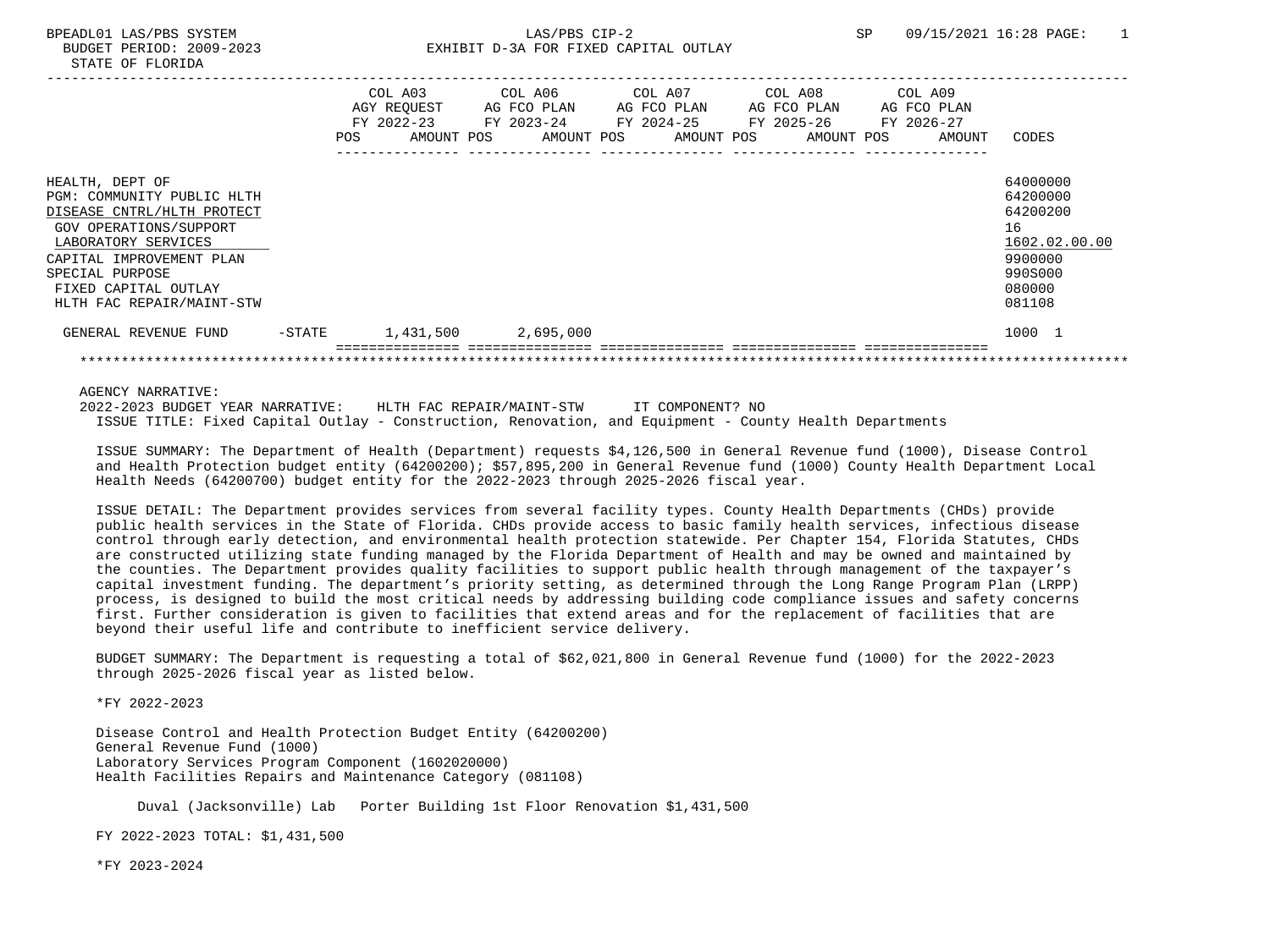|                                                                                                                                                                                                                                                         |  | $\begin{tabular}{lcccccc} COL & A03 & COL & A06 & COL & A07 & COL & A08 & COL & A09 \\ AGY & REQUEST & AG & FCO & PLAN & AG & FCO & PLAN & AG & FCO & PLAN & AG & FCO & PLAN \\ \end{tabular}$ |        |                                                                    |
|---------------------------------------------------------------------------------------------------------------------------------------------------------------------------------------------------------------------------------------------------------|--|------------------------------------------------------------------------------------------------------------------------------------------------------------------------------------------------|--------|--------------------------------------------------------------------|
|                                                                                                                                                                                                                                                         |  | FY 2022-23 FY 2023-24 FY 2024-25 FY 2025-26 FY 2026-27<br>POS AMOUNT POS AMOUNT POS AMOUNT POS AMOUNT POS                                                                                      | AMOUNT | CODES                                                              |
|                                                                                                                                                                                                                                                         |  |                                                                                                                                                                                                |        |                                                                    |
| HEALTH, DEPT OF<br>PGM: COMMUNITY PUBLIC HLTH<br>DISEASE CNTRL/HLTH PROTECT<br>GOV OPERATIONS/SUPPORT<br>LABORATORY SERVICES<br>CAPITAL IMPROVEMENT PLAN                                                                                                |  |                                                                                                                                                                                                |        | 64000000<br>64200000<br>64200200<br>16<br>1602.02.00.00<br>9900000 |
| SPECIAL PURPOSE                                                                                                                                                                                                                                         |  |                                                                                                                                                                                                |        | 990S000                                                            |
| Disease Control and Health Protection Budget Entity (64200200)<br>General Revenue Fund (1000)<br>Laboratory Services Program Component (1602020000)<br>Health Facilities Repairs and Maintenance Category (081108)                                      |  |                                                                                                                                                                                                |        |                                                                    |
| Palm Beach (45th Street Facility) CHD Roof Replacement (State Owned) \$568,900<br>Orange (HQ Facility) CHD - Roof Replacement (State Owned) \$1,132,400<br>Palm Beach (Clematis St) CHD - Exterior Paint and Sealant Renovation (State Owned) \$993,700 |  |                                                                                                                                                                                                |        |                                                                    |
| FY 2023-2024 TOTAL: \$2,695,000                                                                                                                                                                                                                         |  |                                                                                                                                                                                                |        |                                                                    |
| *FY 2024-2025                                                                                                                                                                                                                                           |  |                                                                                                                                                                                                |        |                                                                    |
| County Health Department Local Health Needs (64200700)<br>General Revenue Fund (1000)<br>County Health Departments Program Component (1306000000)<br>Construction, Renovation, and Equipment - County Health Departments (084093)                       |  |                                                                                                                                                                                                |        |                                                                    |
| Nassau (Yulee) CHD - Health Program Replacement Facility \$4,121,300<br>Liberty (Bristol) CHD - Replacement Facility \$5,432,200<br>Desoto (Arcadia) CHD - Replacement Facility \$10,716,000                                                            |  |                                                                                                                                                                                                |        |                                                                    |
| FY 2024-2025 TOTAL: \$20,269,500                                                                                                                                                                                                                        |  |                                                                                                                                                                                                |        |                                                                    |
| *FY 2025-2026                                                                                                                                                                                                                                           |  |                                                                                                                                                                                                |        |                                                                    |
| County Health Department Local Health Needs (64200700)<br>General Revenue Fund (1000)<br>County Health Departments Program Component (1306000000)<br>Construction, Renovation, and Equipment - County Health Departments (084093)                       |  |                                                                                                                                                                                                |        |                                                                    |
| Clay (Orange Park) CHD - New Facility \$12,412,800<br>Gadsden (Quincy) CHD Renovation \$6,966,000                                                                                                                                                       |  |                                                                                                                                                                                                |        |                                                                    |
| FY 2025-2026 TOTAL: \$19,378,800                                                                                                                                                                                                                        |  |                                                                                                                                                                                                |        |                                                                    |
| *FY 2026-2027                                                                                                                                                                                                                                           |  |                                                                                                                                                                                                |        |                                                                    |
| County Health Department Local Health Needs (64200700)<br>General Revenue Fund (1000)                                                                                                                                                                   |  |                                                                                                                                                                                                |        |                                                                    |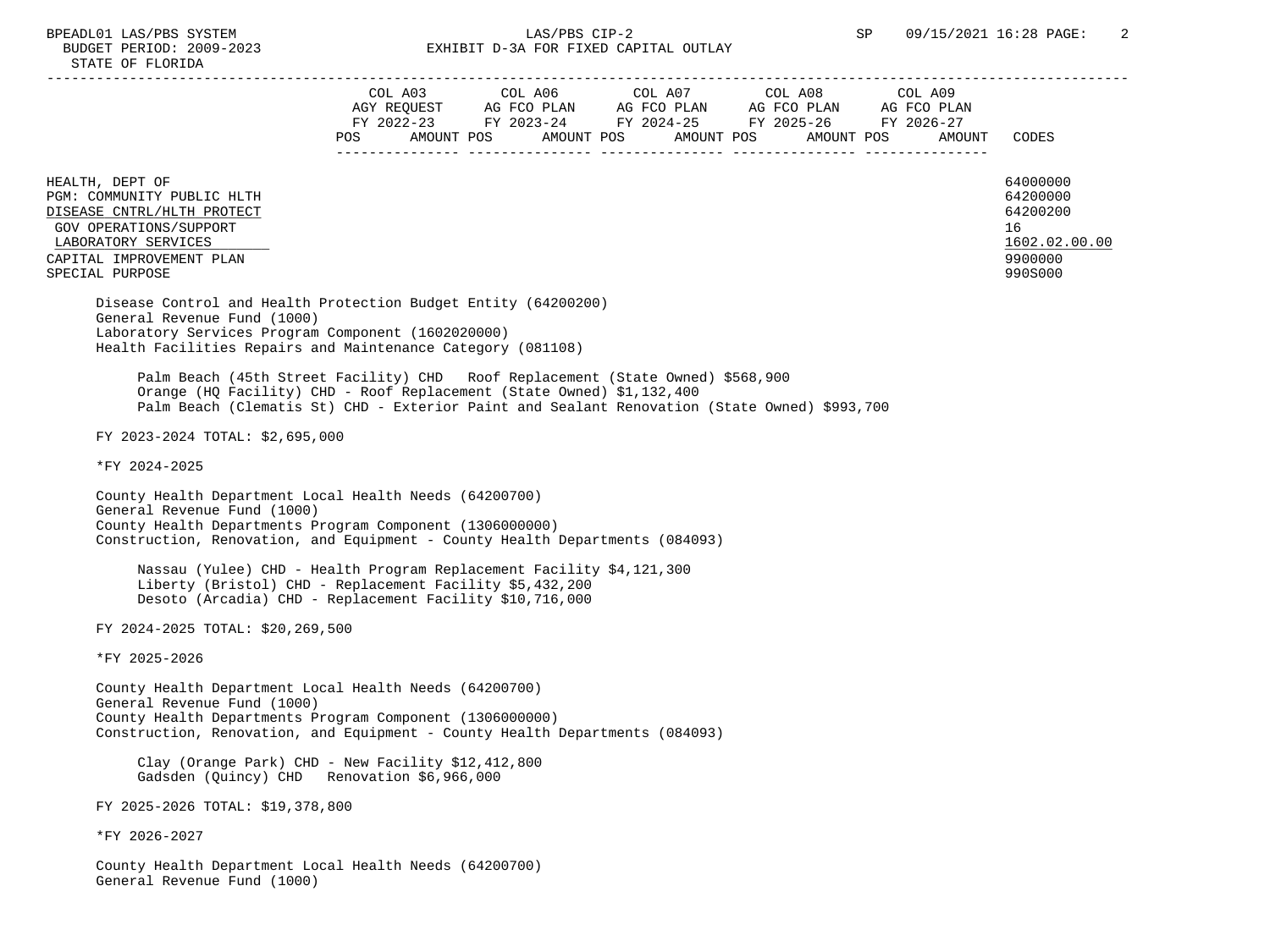### BPEADL01 LAS/PBS SYSTEM SALLAS/PBS CIP-2 SP 09/15/2021 16:28 PAGE: 3 BUDGET PERIOD: 2009-2023 EXHIBIT D-3A FOR FIXED CAPITAL OUTLAY

|                    | COL A03<br>AGY REQUEST |            | COL A06<br>AG FCO PLAN |            | COL A07<br>AG FCO PLAN   | COL A08<br>AG FCO PLAN   | COL A09<br>AG FCO PLAN |          |
|--------------------|------------------------|------------|------------------------|------------|--------------------------|--------------------------|------------------------|----------|
|                    | FY 2022-23<br>POS.     | AMOUNT POS | FY 2023-24             | AMOUNT POS | FY 2024-25<br>AMOUNT POS | FY 2025-26<br>AMOUNT POS | FY 2026-27<br>AMOUNT   | CODES    |
| DEPT OF<br>HEALTH, |                        |            |                        |            |                          |                          |                        | 64000000 |

PGM: COMMUNITY PUBLIC HLTH 64200000<br>DISEASE CNTRL/HLTH PROTECT 64200200 DISEASE CNTRL/HLTH PROTECT GOV OPERATIONS/SUPPORT 16 LABORATORY SERVICES 1602.02.00.00 \_\_\_\_\_\_\_\_\_\_\_\_\_\_\_\_\_\_\_\_\_\_\_\_\_\_ \_\_\_\_\_\_\_\_\_\_\_\_\_ CAPITAL IMPROVEMENT PLAN

SPECIAL PURPOSE 990S000

 County Health Departments Program Component (1306000000) Construction, Renovation, and Equipment - County Health Departments (084093)

 Miami-Dade CHD - Parking Garage & Office Building \$17,512,000 Manatee (Bradenton) CHD - Community Meeting Facility Renovation \$734,900

FY 2026-2027 TOTAL: \$18,246,900

 LINKAGE TO THE GOVERNOR'S PRIORITIES: 3. Economic Development and Job Creation - Prioritize infrastructure development to meaningful projects that provide regional and statewide impact, especially focused on safety and improved mobility.

 FLORIDA STRATEGIC PLAN: (G3) Lead the nation in quality of life and quality places for residents, communities and visitors. \*\*\*\*\*\*\*\*\*\*\*\*\*\*\*\*\*\*\*\*\*\*\*\*\*\*\*\*\*\*\*\*\*\*\*\*\*\*\*\*\*\*\*\*\*\*\*\*\*\*\*\*\*\*\*\*\*\*\*\*\*\*\*\*\*\*\*\*\*\*\*\*\*\*\*\*\*\*\*\*\*\*\*\*\*\*\*\*\*\*\*\*\*\*\*\*\*\*\*\*\*\*\*\*\*\*\*\*\*\*\*\*\*\*\*\*\*\*\*\*\*\*\*\*\*\*\*

| DEFERRED BUILDING MAINTENANCE |          |         | 990Z000 |
|-------------------------------|----------|---------|---------|
| FIXED CAPITAL OUTLAY          |          |         | 080000  |
| ADA-STATEWIDE                 |          |         | 081015  |
| GENERAL REVENUE FUND          | $-STATE$ | 555,000 | 1000    |
|                               |          |         |         |

AGENCY NARRATIVE:

 2022-2023 BUDGET YEAR NARRATIVE: ADA-STATEWIDE IT COMPONENT? NO ISSUE TITLE: Fixed Capital Outlay - Construction, Renovation, and Equipment - County Health Departments

 ISSUE SUMMARY: The Department of Health (Department) requests \$15,958,500 in General Revenue fund (1000), Disease Control and Health Protection budget entity (64200200); \$573,000 in General Revenue fund (1000) County Health Department Local Health Needs (64200700) budget entity for the 2022-2023 fiscal year.

 ISSUE DETAIL: The Department provides services from several facility types. County Health Departments (CHDs) provide public health services in the State of Florida. CHDs provide access to basic family health services, infectious disease control through early detection, and environmental health protection statewide. Per Chapter 154, Florida Statutes, CHDs are constructed utilizing state funding managed by the Florida Department of Health and may be owned and maintained by the counties. The Department provides quality facilities to support public health through management of the taxpayer's capital investment funding. The Department's priority setting, as determined through the Long Range Program Plan (LRPP) process, is designed to build the most critical needs by addressing building code compliance issues and safety concerns first. Further consideration is given to facilities that extend areas and for the replacement of facilities that are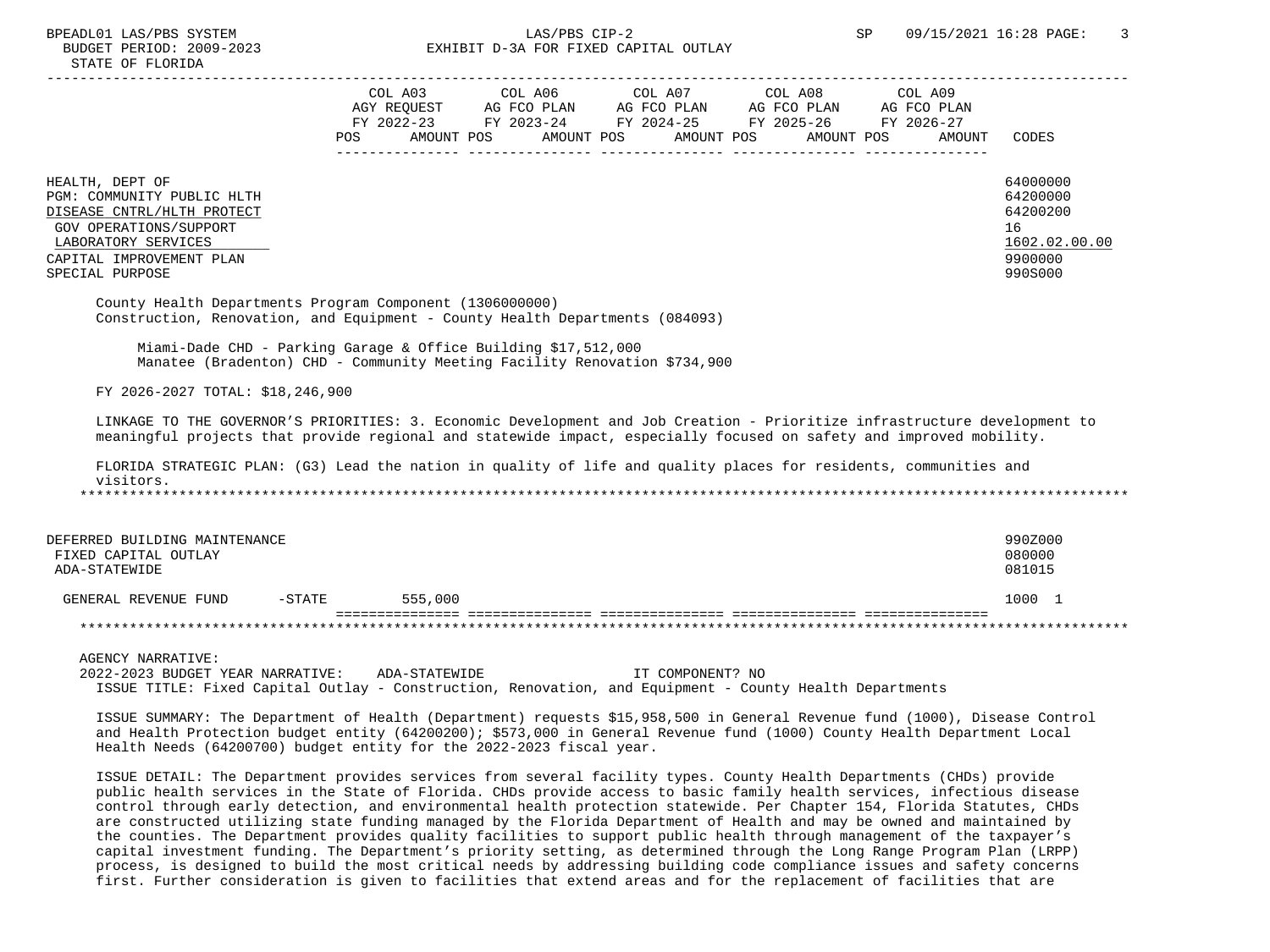## BPEADL01 LAS/PBS SYSTEM  $LAS/PBS$  CIP-2 SP 09/15/2021 16:28 PAGE: 4 BUDGET PERIOD: 2009-2023 EXHIBIT D-3A FOR FIXED CAPITAL OUTLAY

|                            |     | COL A03     | COL A06     | COL A07     | COL A08     | COL A09     |          |
|----------------------------|-----|-------------|-------------|-------------|-------------|-------------|----------|
|                            |     | AGY REOUEST | AG FCO PLAN | AG FCO PLAN | AG FCO PLAN | AG FCO PLAN |          |
|                            |     | FY 2022-23  | FY 2023-24  | FY 2024-25  | FY 2025-26  | FY 2026-27  |          |
|                            | POS | AMOUNT POS  | AMOUNT POS  | AMOUNT POS  | AMOUNT POS  | AMOUNT      | CODES    |
|                            |     |             |             |             |             |             |          |
| HEALTH, DEPT OF            |     |             |             |             |             |             | 64000000 |
| PGM: COMMUNITY PUBLIC HLTH |     |             |             |             |             |             | 64200000 |
| DISEASE CNTRL/HLTH PROTECT |     |             |             |             |             |             | 64200200 |

 GOV OPERATIONS/SUPPORT 16  $\frac{\text{LABORATORY} \text{ SERVICES}}{1602.02}$ CAPITAL IMPROVEMENT PLAN DEFERRED BUILDING MAINTENANCE 990Z000

beyond their useful life and contribute to inefficient service delivery.

BUDGET SUMMARY: The Department is requesting a total of \$16,531,500 in General Revenue fund (1000) as listed below.

 Disease Control and Health Protection Budget Entity (64200200) General Revenue Fund (1000) Laboratory Services Program Component (1602020000) Health Facilities Repairs and Maintenance Category (081108)

 Duval (Jacksonville) Lab- Jacksonville Campus Renovations \$656,800 Duval (Jacksonville) Lab- Maintenance shop Repair or Replacement \$923,400 Duval (Jacksonville) Lab- Pearl Street Complex Flood Control \$1,328,300 Duval (Jacksonville) Lab- Porter Bldg. 2nd Floor Renovation \$4,452,100 Duval(Jacksonville) Lab- Central Energy Plant Renovations and cooling Tower Replacement \$1,118,800 Dade (Miami) Lab - Mechanical Renovations \$3,050,700 Hillsborough (Tampa) Lab- Chiller replacement and Mechanical Upgrades \$1,246,300 Statewide Laboratory- Chemical Fume Hood Replacement \$1,889,400 Statewide Laboratory-Incubator Renovations \$201,200 Duval (Jacksonville) Lab- Andrade Building HVAC Controls & Renovations \$536,500

Health Facilities Repairs and Maintenance TOTAL: \$15,403,500

 Disease Control and Health Protection Budget Entity (64200200) General Revenue Fund (1000) Laboratory Services Program Component (1602020000) ADA Statewide Category (081015)

Statewide Laboratory- ADA Accessibility Renovations \$555,000

ADA Statewide TOTAL: \$555,000

 County Health Department Local Health Needs (64200700) General Revenue Fund (1000) County Health Departments Program Component (1306000000) Construction, Renovation, and Equipment - County Health Departments (084093)

Jefferson (Monticello) CHD- Renovation \$573,000

Construction, Renovation, and Equipment TOTAL: \$573,000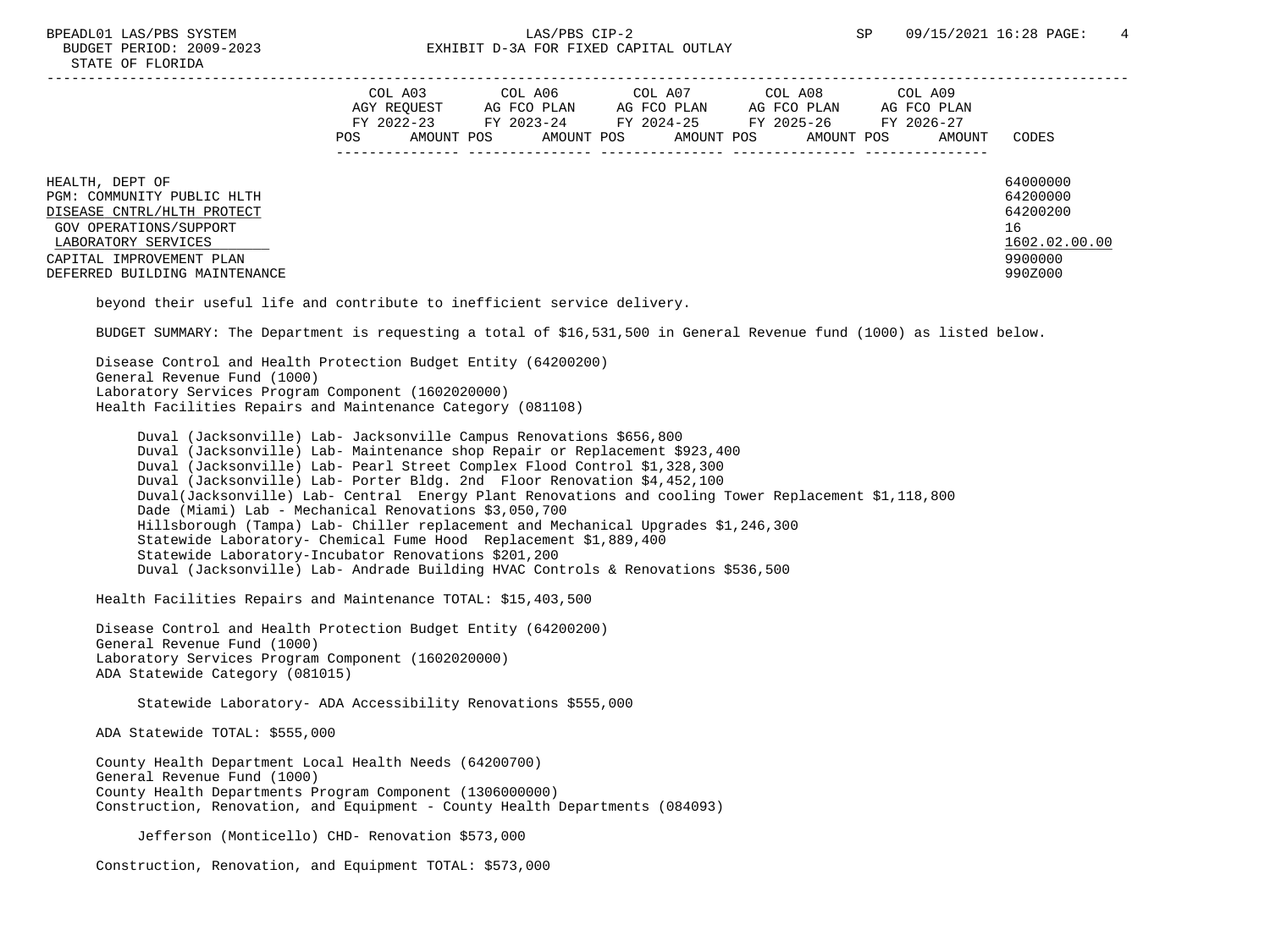# BUDGET PERIOD: 2009-2023 EXHIBIT D-3A FOR FIXED CAPITAL OUTLAY

|                                                                                                                                                                                                                                                  | POS. | COL A03<br>AGY REOUEST<br>FY 2022-23<br>AMOUNT POS | COL A06<br>AG FCO PLAN<br>FY 2023-24<br>AMOUNT POS | COL A07<br>AG FCO PLAN | FY 2024-25<br>AMOUNT POS | COL A08<br>AG FCO PLAN<br>FY 2025-26<br>AMOUNT POS | COL A09<br>AG FCO PLAN<br>FY 2026-27<br>AMOUNT | <b>CODES</b>                                                                  |
|--------------------------------------------------------------------------------------------------------------------------------------------------------------------------------------------------------------------------------------------------|------|----------------------------------------------------|----------------------------------------------------|------------------------|--------------------------|----------------------------------------------------|------------------------------------------------|-------------------------------------------------------------------------------|
| HEALTH, DEPT OF<br>PGM: COMMUNITY PUBLIC HLTH<br>DISEASE CNTRL/HLTH PROTECT<br>GOV OPERATIONS/SUPPORT<br>LABORATORY SERVICES<br>CAPITAL IMPROVEMENT PLAN<br>DEFERRED BUILDING MAINTENANCE                                                        |      |                                                    |                                                    |                        |                          |                                                    |                                                | 64000000<br>64200000<br>64200200<br>16<br>1602.02.00.00<br>9900000<br>990Z000 |
| LINKAGE TO THE GOVERNOR'S PRIORITIES: 3. Economic Development and Job Creation - Prioritize infrastructure development to<br>meaningful projects that provide regional and statewide impact, especially focused on safety and improved mobility. |      |                                                    |                                                    |                        |                          |                                                    |                                                |                                                                               |

 FLORIDA STRATEGIC PLAN: (G3) Lead the nation in quality of life and quality places for residents, communities and visitors.

\*\*\*\*\*\*\*\*\*\*\*\*\*\*\*\*\*\*\*\*\*\*\*\*\*\*\*\*\*\*\*\*\*\*\*\*\*\*\*\*\*\*\*\*\*\*\*\*\*\*\*\*\*\*\*\*\*\*\*\*\*\*\*\*\*\*\*\*\*\*\*\*\*\*\*\*\*\*\*\*\*\*\*\*\*\*\*\*\*\*\*\*\*\*\*\*\*\*\*\*\*\*\*\*\*\*\*\*\*\*\*\*\*\*\*\*\*\*\*\*\*\*\*\*\*\*\*

 HLTH FAC REPAIR/MAINT-STW 081108 GENERAL REVENUE FUND  $-$  -STATE 15,403,500 1000 1000 1000 1000 1000 1000 1 =============== =============== =============== =============== =============== \*\*\*\*\*\*\*\*\*\*\*\*\*\*\*\*\*\*\*\*\*\*\*\*\*\*\*\*\*\*\*\*\*\*\*\*\*\*\*\*\*\*\*\*\*\*\*\*\*\*\*\*\*\*\*\*\*\*\*\*\*\*\*\*\*\*\*\*\*\*\*\*\*\*\*\*\*\*\*\*\*\*\*\*\*\*\*\*\*\*\*\*\*\*\*\*\*\*\*\*\*\*\*\*\*\*\*\*\*\*\*\*\*\*\*\*\*\*\*\*\*\*\*\*\*\*\*

AGENCY NARRATIVE:

 2022-2023 BUDGET YEAR NARRATIVE: HLTH FAC REPAIR/MAINT-STW IT COMPONENT? NO ISSUE TITLE: Fixed Capital Outlay - Construction, Renovation, and Equipment - County Health Departments

 ISSUE SUMMARY: The Department of Health (Department) requests \$15,958,500 in General Revenue fund (1000), Disease Control and Health Protection budget entity (64200200); \$573,000 in General Revenue fund (1000) County Health Department Local Health Needs (64200700) budget entity for the 2022-2023 fiscal year.

 ISSUE DETAIL: The Department provides services from several facility types. County Health Departments (CHDs) provide public health services in the State of Florida. CHDs provide access to basic family health services, infectious disease control through early detection, and environmental health protection statewide. Per Chapter 154, Florida Statutes, CHDs are constructed utilizing state funding managed by the Florida Department of Health and may be owned and maintained by the counties. The Department provides quality facilities to support public health through management of the taxpayer's capital investment funding. The department's priority setting, as determined through the Long Range Program Plan (LRPP) process, is designed to build the most critical needs by addressing building code compliance issues and safety concerns first. Further consideration is given to facilities that extend areas and for the replacement of facilities that are beyond their useful life and contribute to inefficient service delivery.

BUDGET SUMMARY: The Department is requesting a total of \$16,531,500 in General Revenue fund (1000) as listed below.

Disease Control and Health Protection Budget Entity (64200200)

General Revenue Fund (1000)

Laboratory Services Program Component (1602020000)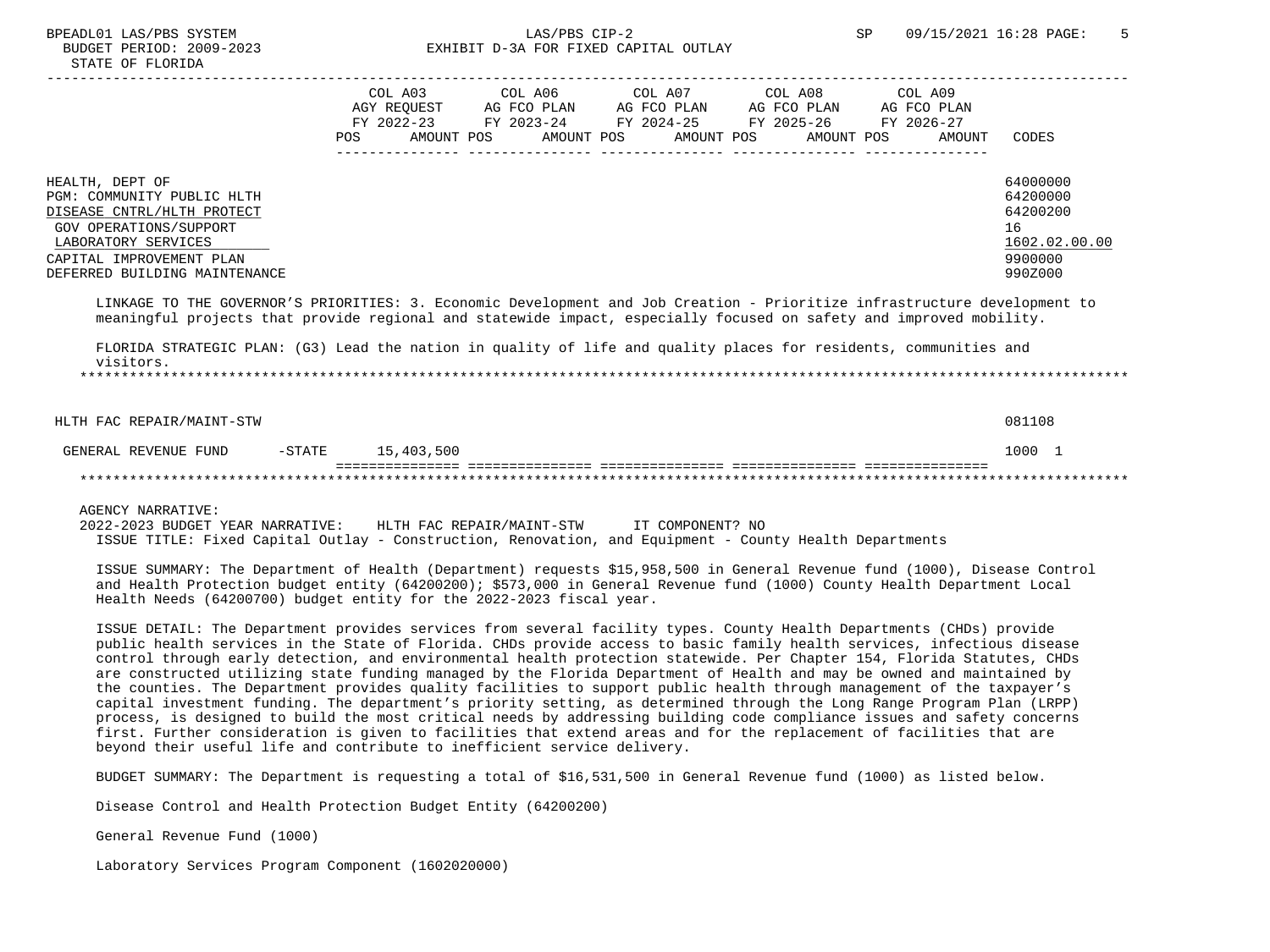BUDGET PERIOD: 2009-2023 STATE OF F

| BUDGEI PERIOD: 4009-4043<br>STATE OF FLORIDA                                                                                                                                                                                                                                                                                                                            |                                              | LANIDII DTJA PUR PIALD CAPIIAL UUILAI |                                                                                                           |                                      |                                                |                                                                               |
|-------------------------------------------------------------------------------------------------------------------------------------------------------------------------------------------------------------------------------------------------------------------------------------------------------------------------------------------------------------------------|----------------------------------------------|---------------------------------------|-----------------------------------------------------------------------------------------------------------|--------------------------------------|------------------------------------------------|-------------------------------------------------------------------------------|
|                                                                                                                                                                                                                                                                                                                                                                         | COL A03<br>AGY REOUEST<br>AMOUNT POS<br>POS. | AG FCO PLAN                           | COL A06 COL A07<br>AG FCO PLAN<br>FY 2022-23 FY 2023-24 FY 2024-25 FY 2025-26<br>AMOUNT POS<br>AMOUNT POS | COL A08<br>AG FCO PLAN<br>AMOUNT POS | COL A09<br>AG FCO PLAN<br>FY 2026-27<br>AMOUNT | CODES                                                                         |
| HEALTH, DEPT OF<br>PGM: COMMUNITY PUBLIC HLTH<br>DISEASE CNTRL/HLTH PROTECT<br>GOV OPERATIONS/SUPPORT<br>LABORATORY SERVICES<br>CAPITAL IMPROVEMENT PLAN<br>DEFERRED BUILDING MAINTENANCE                                                                                                                                                                               |                                              |                                       |                                                                                                           |                                      |                                                | 64000000<br>64200000<br>64200200<br>16<br>1602.02.00.00<br>9900000<br>990Z000 |
| Health Facilities Repairs and Maintenance Category (081108)<br>Duval (Jacksonville) Lab- Jacksonville Campus Renovations \$656,800<br>Duval (Jacksonville) Lab- Maintenance shop Repair or Replacement \$923,400<br>Duval (Jacksonville) Lab- Pearl Street Complex Flood Control \$1,328,300<br>Duval (Jacksonville) Lab- Porter Bldg. 2nd Floor Renovation \$4,452,100 |                                              |                                       |                                                                                                           |                                      |                                                |                                                                               |

- Duval(Jacksonville) Lab- Central Energy Plant Renovations and cooling Tower Replacement \$1,118,800
- Dade (Miami) Lab Mechanical Renovations \$3,050,700
	- Hillsborough (Tampa) Lab- Chiller replacement and Mechanical Upgrades \$1,246,300
- Statewide Laboratory- Chemical Fume Hood Replacement \$1,889,400
- Statewide Laboratory-Incubator Renovations \$201,200
- Duval (Jacksonville) Lab- Andrade Building HVAC Controls & Renovations \$536,500
- Disease Control and Health Protection Budget Entity (64200200)
- General Revenue Fund (1000)
- Laboratory Services Program Component (1602020000)
- ADA Statewide Category (081015)
	- Statewide Laboratory- ADA Accessibility Renovations \$555,000
- County Health Department Local Health Needs (64200700)
- General Revenue Fund (1000)
- County Health Departments Program Component (1306000000)
- Construction, Renovation, and Equipment County Health Departments (084093)
	- Jefferson (Monticello) CHD- Renovation \$573,000
- LINKAGE TO THE GOVERNOR'S PRIORITIES: 3. Economic Development and Job Creation Prioritize infrastructure development to meaningful projects that provide regional and statewide impact, especially focused on safety and improved mobility.
- FLORIDA STRATEGIC PLAN: (G3) Lead the nation in quality of life and quality places for residents, communities and visitors. \*\*\*\*\*\*\*\*\*\*\*\*\*\*\*\*\*\*\*\*\*\*\*\*\*\*\*\*\*\*\*\*\*\*\*\*\*\*\*\*\*\*\*\*\*\*\*\*\*\*\*\*\*\*\*\*\*\*\*\*\*\*\*\*\*\*\*\*\*\*\*\*\*\*\*\*\*\*\*\*\*\*\*\*\*\*\*\*\*\*\*\*\*\*\*\*\*\*\*\*\*\*\*\*\*\*\*\*\*\*\*\*\*\*\*\*\*\*\*\*\*\*\*\*\*\*\*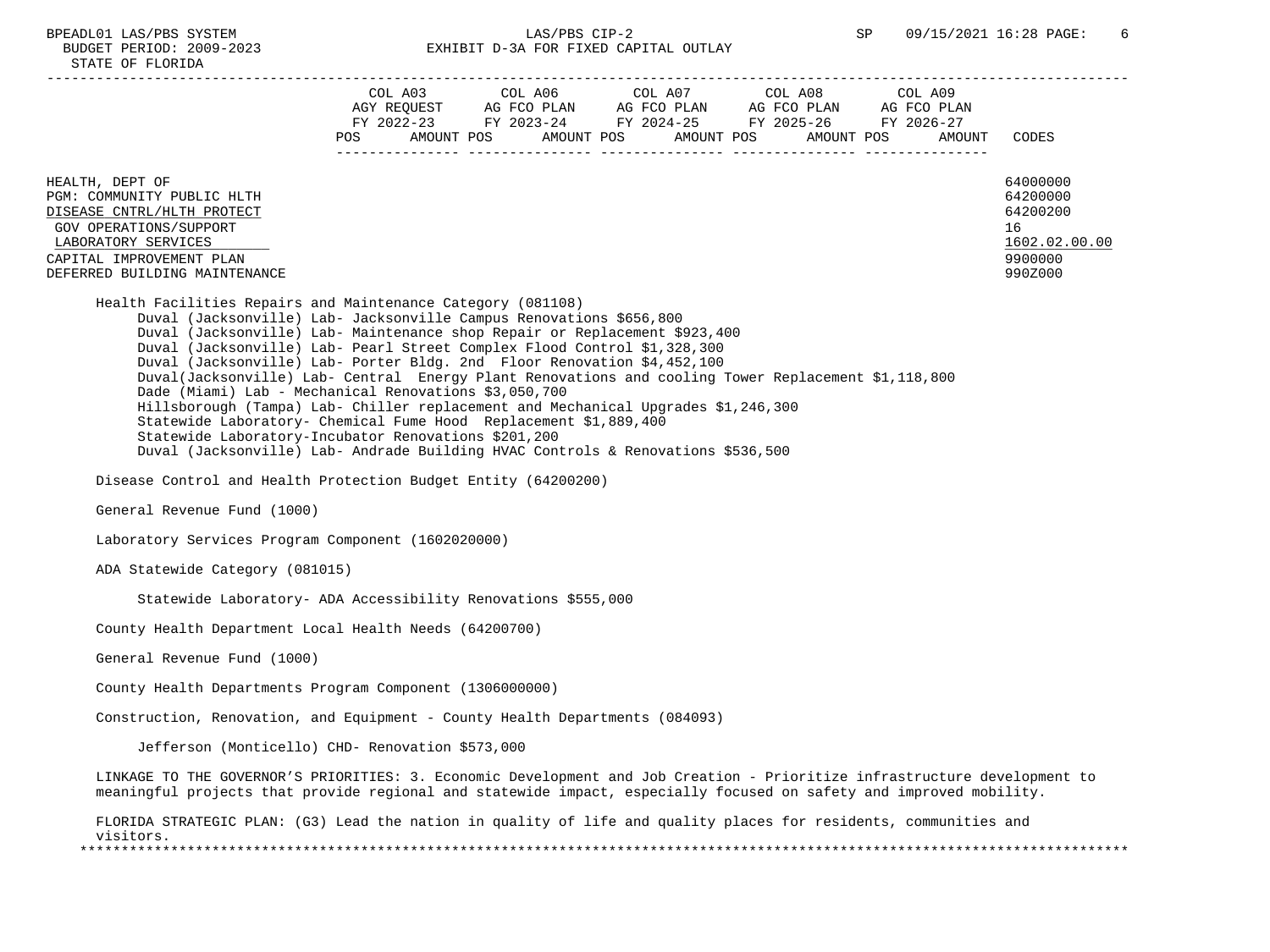|                                                                                                                                                                                           | COL A03<br>AGY REQUEST<br>FY 2022-23<br>POS | COL A06 COL A07<br>AG FCO PLAN<br>FY 2023-24 FY 2024-25 FY 2025-26<br>AMOUNT POS | AG FCO PLAN<br>AMOUNT POS AMOUNT POS AMOUNT POS | COL A08<br>AG FCO PLAN | COL A09<br>AG FCO PLAN<br>FY 2026-27<br>AMOUNT | CODES                                                                         |
|-------------------------------------------------------------------------------------------------------------------------------------------------------------------------------------------|---------------------------------------------|----------------------------------------------------------------------------------|-------------------------------------------------|------------------------|------------------------------------------------|-------------------------------------------------------------------------------|
| HEALTH, DEPT OF<br>PGM: COMMUNITY PUBLIC HLTH<br>DISEASE CNTRL/HLTH PROTECT<br>GOV OPERATIONS/SUPPORT<br>LABORATORY SERVICES<br>CAPITAL IMPROVEMENT PLAN<br>DEFERRED BUILDING MAINTENANCE |                                             |                                                                                  |                                                 |                        |                                                | 64000000<br>64200000<br>64200200<br>16<br>1602.02.00.00<br>9900000<br>990Z000 |
| TOTAL: DEFERRED BUILDING MAINTENANCE<br>TOTAL ISSUE $15,958,500$                                                                                                                          |                                             |                                                                                  |                                                 |                        |                                                | 990Z000                                                                       |
| TOTAL: LABORATORY SERVICES<br>BY FUND TYPE                                                                                                                                                |                                             |                                                                                  |                                                 |                        |                                                | 1602.02.00.00                                                                 |
| GENERAL REVENUE FUND $17,390,000$                                                                                                                                                         |                                             | 2,695,000                                                                        |                                                 |                        |                                                | 1000                                                                          |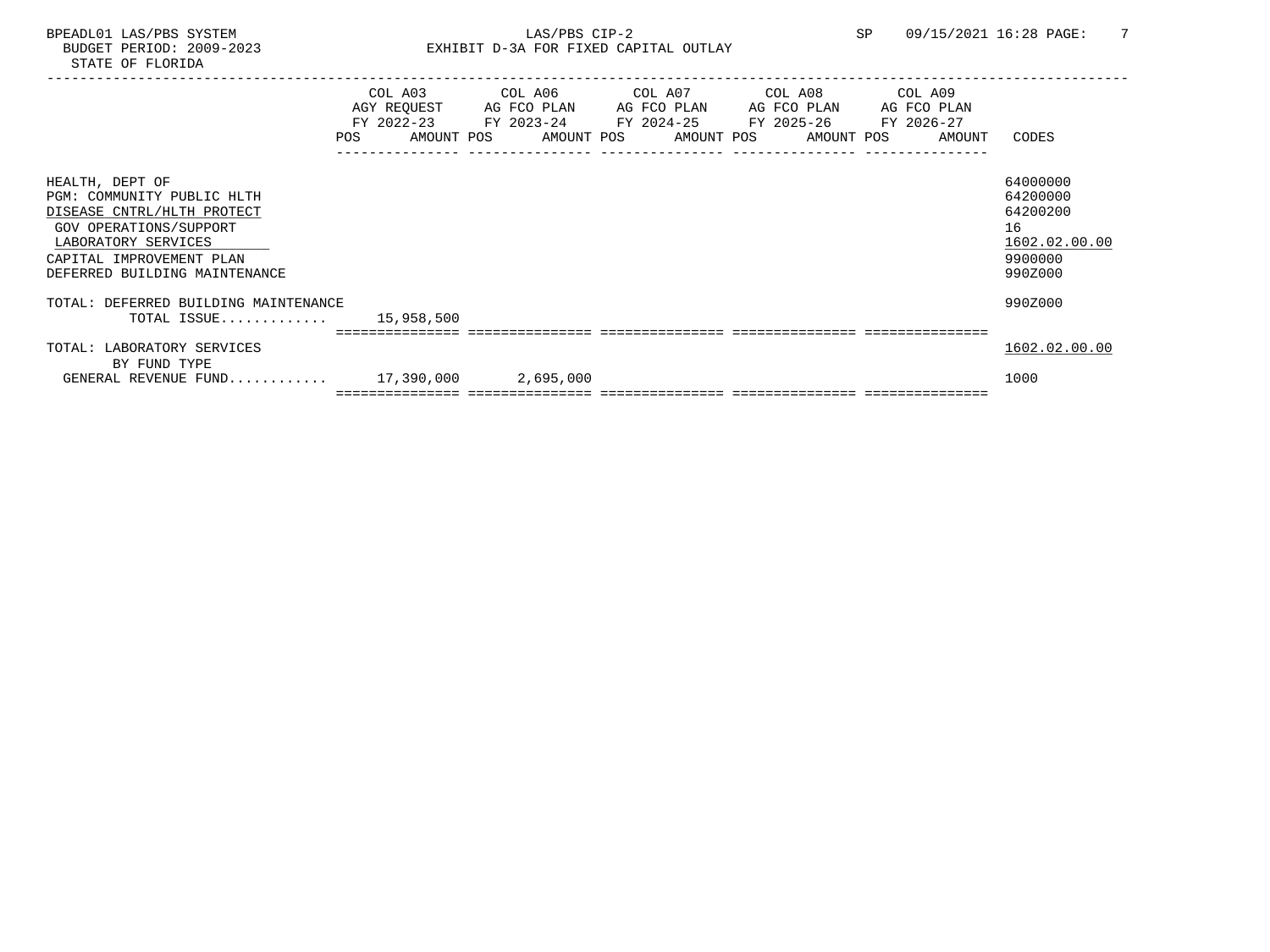-----------------------------------------------------------------------------------------------------------------------------------

|                                                                                                                                                                                                                                 |           | COL A03<br>AGY REOUEST<br>$FY$ 2022-23<br>POS.<br>AMOUNT POS | COL A06<br>AG FCO PLAN<br>FY 2023-24<br>AMOUNT POS | COL A07<br>AG FCO PLAN<br>FY 2024-25<br>AMOUNT POS | COL A08<br>AG FCO PLAN<br>FY 2025-26<br>AMOUNT POS | COL A09<br>AG FCO PLAN<br>FY 2026-27<br>AMOUNT | CODES                                                                                             |
|---------------------------------------------------------------------------------------------------------------------------------------------------------------------------------------------------------------------------------|-----------|--------------------------------------------------------------|----------------------------------------------------|----------------------------------------------------|----------------------------------------------------|------------------------------------------------|---------------------------------------------------------------------------------------------------|
| HEALTH, DEPT OF<br>PGM: COMMUNITY PUBLIC HLTH<br>CTY HLTH LOC HLTH NEED<br>HEALTH AND HUMAN SERVICES<br>COUNTY HEALTH DEPARTMENTS<br>CAPITAL IMPROVEMENT PLAN<br>SPECIAL PURPOSE<br>FIXED CAPITAL OUTLAY<br>CNST/RENO/EOUIP-CHU |           |                                                              |                                                    |                                                    |                                                    |                                                | 64000000<br>64200000<br>64200700<br>13<br>1306.00.00.00<br>9900000<br>990S000<br>080000<br>084093 |
| GENERAL REVENUE FUND                                                                                                                                                                                                            | $-$ STATE |                                                              |                                                    |                                                    |                                                    | 20,269,600  19,378,800  18,246,900  1000  1    |                                                                                                   |
|                                                                                                                                                                                                                                 |           |                                                              |                                                    |                                                    |                                                    |                                                |                                                                                                   |

AGENCY NARRATIVE:

 2022-2023 BUDGET YEAR NARRATIVE: CNST/RENO/EQUIP-CHU IT COMPONENT? NO ISSUE TITLE: Fixed Capital Outlay - Construction, Renovation, and Equipment - County Health Departments

 ISSUE SUMMARY: The Department of Health (Department) requests \$4,126,500 in General Revenue fund (1000), Disease Control and Health Protection budget entity (64200200); \$57,895,200 in General Revenue fund (1000) County Health Department Local Health Needs (64200700) budget entity for the 2022-2023 through 2025-2026 fiscal year.

 ISSUE DETAIL: The Department provides services from several facility types. County Health Departments (CHDs) provide public health services in the State of Florida. CHDs provide access to basic family health services, infectious disease control through early detection, and environmental health protection statewide. Per Chapter 154, Florida Statutes, CHDs are constructed utilizing state funding managed by the Florida Department of Health and may be owned and maintained by the counties. The Department provides quality facilities to support public health through management of the taxpayer's capital investment funding. The department's priority setting, as determined through the Long Range Program Plan (LRPP) process, is designed to build the most critical needs by addressing building code compliance issues and safety concerns first. Further consideration is given to facilities that extend areas and for the replacement of facilities that are beyond their useful life and contribute to inefficient service delivery.

 BUDGET SUMMARY: The Department is requesting a total of \$62,021,800 in General Revenue fund (1000) for the 2022-2023 through 2025-2026 fiscal year as listed below.

\*FY 2022-2023

 Disease Control and Health Protection Budget Entity (64200200) General Revenue Fund (1000) Laboratory Services Program Component (1602020000) Health Facilities Repairs and Maintenance Category (081108)

Duval (Jacksonville) Lab Porter Building 1st Floor Renovation \$1,431,500

FY 2022-2023 TOTAL: \$1,431,500

\*FY 2023-2024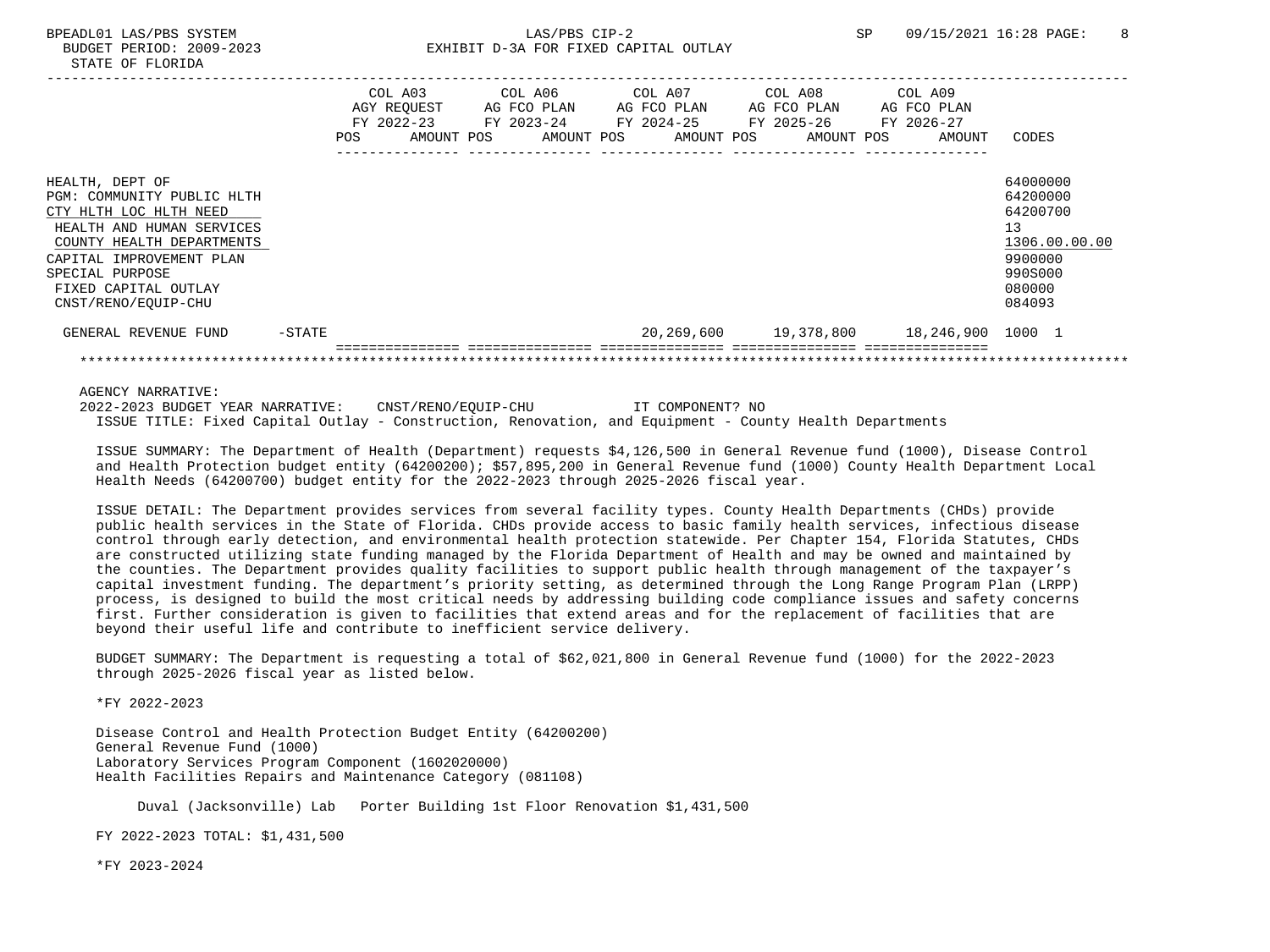| STATE OF FLORIDA                                                                                                                                                                                                                                                                                                                                                                                                                                                              |     |                                                                                                                                                                                         |        |                                                                               |
|-------------------------------------------------------------------------------------------------------------------------------------------------------------------------------------------------------------------------------------------------------------------------------------------------------------------------------------------------------------------------------------------------------------------------------------------------------------------------------|-----|-----------------------------------------------------------------------------------------------------------------------------------------------------------------------------------------|--------|-------------------------------------------------------------------------------|
|                                                                                                                                                                                                                                                                                                                                                                                                                                                                               | POS | COL A03 COL A06 COL A07 COL A08 COL A09<br>AGY REQUEST AG FCO PLAN AG FCO PLAN AG FCO PLAN AG FCO PLAN AG FCO PLAN FY 2022-23 FY 2026-27<br>AMOUNT POS AMOUNT POS AMOUNT POS AMOUNT POS | AMOUNT | CODES                                                                         |
| HEALTH, DEPT OF<br>PGM: COMMUNITY PUBLIC HLTH<br>CTY HLTH LOC HLTH NEED<br>HEALTH AND HUMAN SERVICES<br>COUNTY HEALTH DEPARTMENTS<br>CAPITAL IMPROVEMENT PLAN<br>SPECIAL PURPOSE                                                                                                                                                                                                                                                                                              |     |                                                                                                                                                                                         |        | 64000000<br>64200000<br>64200700<br>13<br>1306.00.00.00<br>9900000<br>990S000 |
| Disease Control and Health Protection Budget Entity (64200200)<br>General Revenue Fund (1000)<br>Laboratory Services Program Component (1602020000)<br>Health Facilities Repairs and Maintenance Category (081108)<br>Palm Beach (45th Street Facility) CHD Roof Replacement (State Owned) \$568,900<br>Orange (HQ Facility) CHD - Roof Replacement (State Owned) \$1,132,400<br>Palm Beach (Clematis St) CHD - Exterior Paint and Sealant Renovation (State Owned) \$993,700 |     |                                                                                                                                                                                         |        |                                                                               |
| FY 2023-2024 TOTAL: \$2,695,000                                                                                                                                                                                                                                                                                                                                                                                                                                               |     |                                                                                                                                                                                         |        |                                                                               |
| *FY 2024-2025<br>County Health Department Local Health Needs (64200700)<br>General Revenue Fund (1000)<br>County Health Departments Program Component (1306000000)<br>Construction, Renovation, and Equipment - County Health Departments (084093)<br>Nassau (Yulee) CHD - Health Program Replacement Facility \$4,121,300<br>Liberty (Bristol) CHD - Replacement Facility \$5,432,200                                                                                        |     |                                                                                                                                                                                         |        |                                                                               |
| Desoto (Arcadia) CHD - Replacement Facility \$10,716,000<br>FY 2024-2025 TOTAL: \$20,269,500                                                                                                                                                                                                                                                                                                                                                                                  |     |                                                                                                                                                                                         |        |                                                                               |
| *FY 2025-2026                                                                                                                                                                                                                                                                                                                                                                                                                                                                 |     |                                                                                                                                                                                         |        |                                                                               |
| County Health Department Local Health Needs (64200700)<br>General Revenue Fund (1000)<br>County Health Departments Program Component (1306000000)<br>Construction, Renovation, and Equipment - County Health Departments (084093)                                                                                                                                                                                                                                             |     |                                                                                                                                                                                         |        |                                                                               |

 Clay (Orange Park) CHD - New Facility \$12,412,800 Gadsden (Quincy) CHD Renovation \$6,966,000

FY 2025-2026 TOTAL: \$19,378,800

\*FY 2026-2027

 County Health Department Local Health Needs (64200700) General Revenue Fund (1000)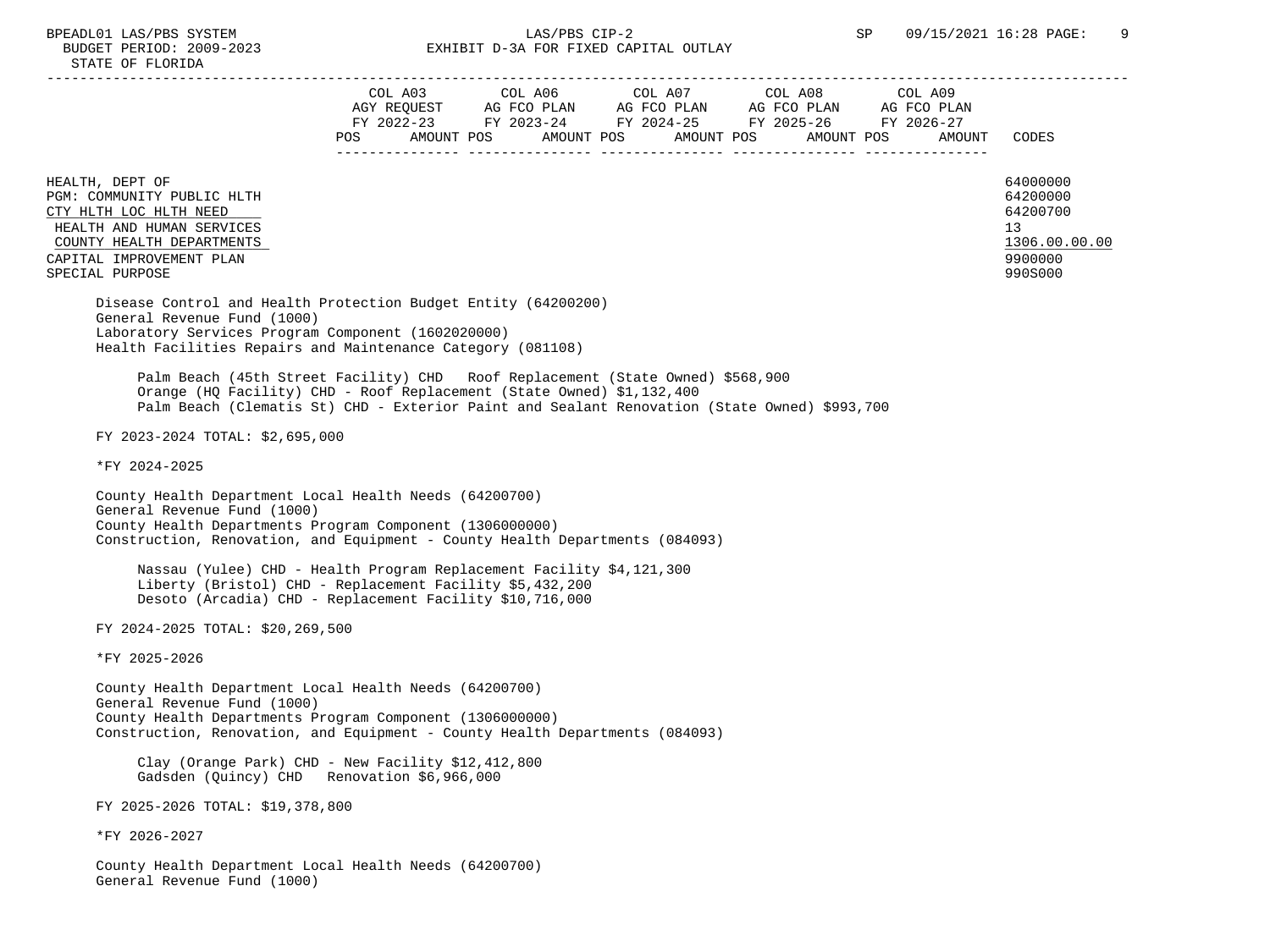## BPEADL01 LAS/PBS SYSTEM SALLAS/PBS CIP-2 SP 09/15/2021 16:28 PAGE: 10 BUDGET PERIOD: 2009-2023 EXHIBIT D-3A FOR FIXED CAPITAL OUTLAY

|                                                                                                                                                                                                                                                                                                                               |         | FY 2022-23 FY 2023-24 FY 2024-25 FY 2025-26 FY 2026-27 |  |        |                      |
|-------------------------------------------------------------------------------------------------------------------------------------------------------------------------------------------------------------------------------------------------------------------------------------------------------------------------------|---------|--------------------------------------------------------|--|--------|----------------------|
|                                                                                                                                                                                                                                                                                                                               | POS     | AMOUNT POS AMOUNT POS AMOUNT POS AMOUNT POS            |  | AMOUNT | CODES                |
| HEALTH, DEPT OF                                                                                                                                                                                                                                                                                                               |         |                                                        |  |        | 64000000             |
| PGM: COMMUNITY PUBLIC HLTH<br>CTY HLTH LOC HLTH NEED                                                                                                                                                                                                                                                                          |         |                                                        |  |        | 64200000<br>64200700 |
| HEALTH AND HUMAN SERVICES<br>COUNTY HEALTH DEPARTMENTS                                                                                                                                                                                                                                                                        |         |                                                        |  |        | 13<br>1306.00.00.00  |
| CAPITAL IMPROVEMENT PLAN<br>SPECIAL PURPOSE                                                                                                                                                                                                                                                                                   |         |                                                        |  |        | 9900000<br>990S000   |
| County Health Departments Program Component (1306000000)<br>Construction, Renovation, and Equipment - County Health Departments (084093)                                                                                                                                                                                      |         |                                                        |  |        |                      |
| Miami-Dade CHD - Parking Garage & Office Building \$17,512,000<br>Manatee (Bradenton) CHD - Community Meeting Facility Renovation \$734,900                                                                                                                                                                                   |         |                                                        |  |        |                      |
| FY 2026-2027 TOTAL: \$18,246,900                                                                                                                                                                                                                                                                                              |         |                                                        |  |        |                      |
| LINKAGE TO THE GOVERNOR'S PRIORITIES: 3. Economic Development and Job Creation - Prioritize infrastructure development to<br>meaningful projects that provide regional and statewide impact, especially focused on safety and improved mobility.                                                                              |         |                                                        |  |        |                      |
| FLORIDA STRATEGIC PLAN: (G3) Lead the nation in quality of life and quality places for residents, communities and<br>visitors.                                                                                                                                                                                                |         |                                                        |  |        |                      |
|                                                                                                                                                                                                                                                                                                                               |         |                                                        |  |        |                      |
| DEFERRED BUILDING MAINTENANCE                                                                                                                                                                                                                                                                                                 |         |                                                        |  |        | 990Z000              |
| FIXED CAPITAL OUTLAY<br>CNST/RENO/EQUIP-CHU                                                                                                                                                                                                                                                                                   |         |                                                        |  |        | 080000<br>084093     |
| GENERAL REVENUE FUND -STATE                                                                                                                                                                                                                                                                                                   | 573,000 |                                                        |  |        | 1000 1               |
|                                                                                                                                                                                                                                                                                                                               |         |                                                        |  |        |                      |
| <b>AGENCY NARRATIVE:</b><br>2022-2023 BUDGET YEAR NARRATIVE: CNST/RENO/EOUIP-CHU TT COMPONENT? NO<br>ISSUE TITLE: Fixed Capital Outlay - Construction, Renovation, and Equipment - County Health Departments                                                                                                                  |         |                                                        |  |        |                      |
| ISSUE SUMMARY: The Department of Health (Department) requests \$15,958,500 in General Revenue fund (1000), Disease Control<br>and Health Protection budget entity (64200200); \$573,000 in General Revenue fund (1000) County Health Department Local<br>Health Needs (64200700) budget entity for the 2022-2023 fiscal year. |         |                                                        |  |        |                      |

 ISSUE DETAIL: The Department provides services from several facility types. County Health Departments (CHDs) provide public health services in the State of Florida. CHDs provide access to basic family health services, infectious disease control through early detection, and environmental health protection statewide. Per Chapter 154, Florida Statutes, CHDs are constructed utilizing state funding managed by the Florida Department of Health and may be owned and maintained by the counties. The Department provides quality facilities to support public health through management of the taxpayer's capital investment funding. The Department's priority setting, as determined through the Long Range Program Plan (LRPP) process, is designed to build the most critical needs by addressing building code compliance issues and safety concerns first. Further consideration is given to facilities that extend areas and for the replacement of facilities that are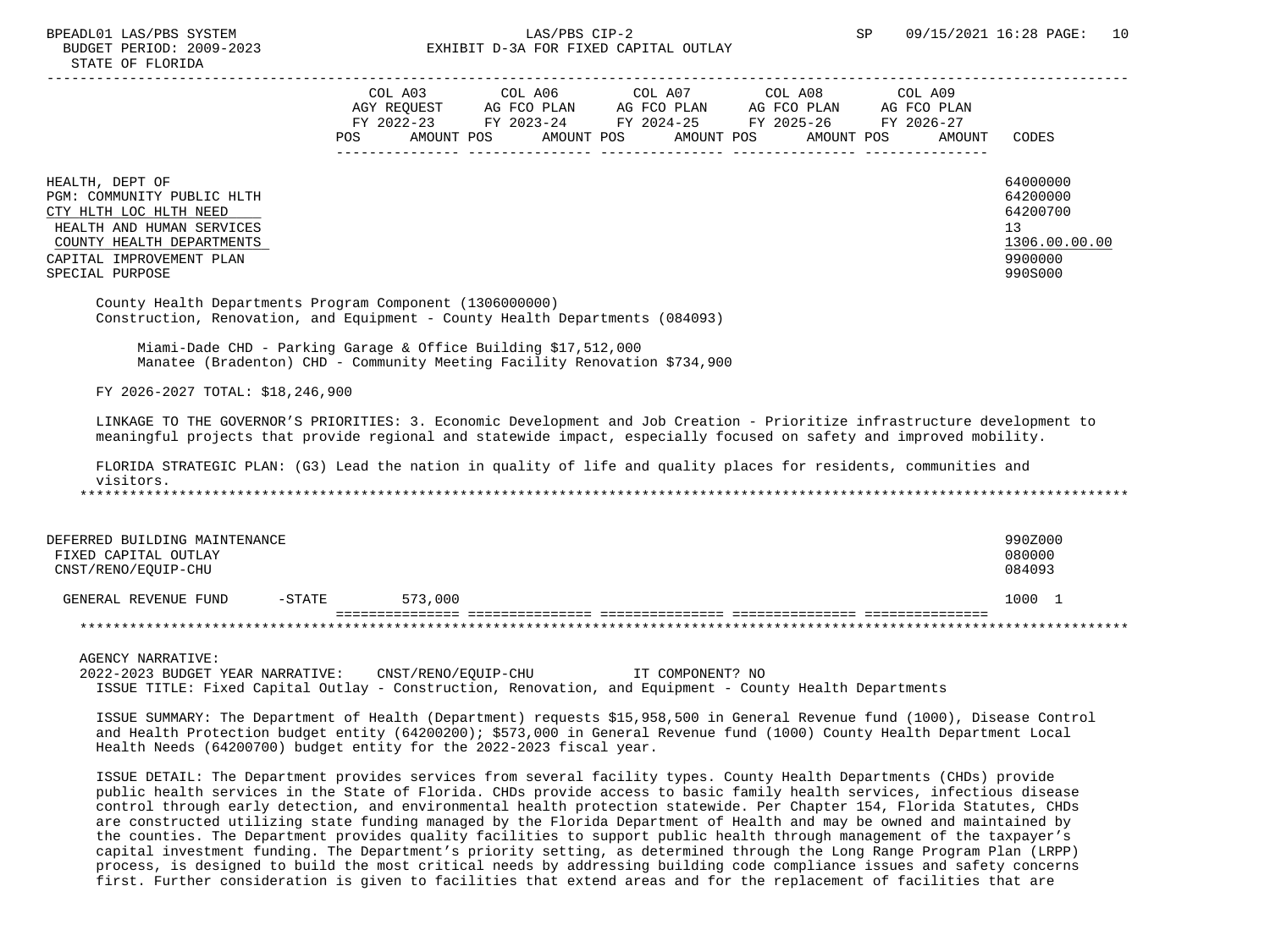|                                                                                                                                                                                                | COL A03<br>AGY REOUEST<br>FY 2022-23<br>POS.<br>AMOUNT POS | COL A06<br>AG FCO PLAN<br>FY 2023-24<br>AMOUNT POS | COL A07<br>AG FCO PLAN<br>FY 2024-25<br>AMOUNT POS | COL A08<br>AG FCO PLAN<br>FY 2025-26<br>AMOUNT POS | COL A09<br>AG FCO PLAN<br>FY 2026-27<br>AMOUNT | CODES                                                                         |
|------------------------------------------------------------------------------------------------------------------------------------------------------------------------------------------------|------------------------------------------------------------|----------------------------------------------------|----------------------------------------------------|----------------------------------------------------|------------------------------------------------|-------------------------------------------------------------------------------|
| HEALTH, DEPT OF<br>PGM: COMMUNITY PUBLIC HLTH<br>CTY HLTH LOC HLTH NEED<br>HEALTH AND HUMAN SERVICES<br>COUNTY HEALTH DEPARTMENTS<br>CAPITAL IMPROVEMENT PLAN<br>DEFERRED BUILDING MAINTENANCE |                                                            |                                                    |                                                    |                                                    |                                                | 64000000<br>64200000<br>64200700<br>13<br>1306.00.00.00<br>9900000<br>990Z000 |

beyond their useful life and contribute to inefficient service delivery.

BUDGET SUMMARY: The Department is requesting a total of \$16,531,500 in General Revenue fund (1000) as listed below.

 Disease Control and Health Protection Budget Entity (64200200) General Revenue Fund (1000) Laboratory Services Program Component (1602020000) Health Facilities Repairs and Maintenance Category (081108)

 Duval (Jacksonville) Lab- Jacksonville Campus Renovations \$656,800 Duval (Jacksonville) Lab- Maintenance shop Repair or Replacement \$923,400 Duval (Jacksonville) Lab- Pearl Street Complex Flood Control \$1,328,300 Duval (Jacksonville) Lab- Porter Bldg. 2nd Floor Renovation \$4,452,100 Duval(Jacksonville) Lab- Central Energy Plant Renovations and cooling Tower Replacement \$1,118,800 Dade (Miami) Lab - Mechanical Renovations \$3,050,700 Hillsborough (Tampa) Lab- Chiller replacement and Mechanical Upgrades \$1,246,300 Statewide Laboratory- Chemical Fume Hood Replacement \$1,889,400 Statewide Laboratory-Incubator Renovations \$201,200 Duval (Jacksonville) Lab- Andrade Building HVAC Controls & Renovations \$536,500

Health Facilities Repairs and Maintenance TOTAL: \$15,403,500

 Disease Control and Health Protection Budget Entity (64200200) General Revenue Fund (1000) Laboratory Services Program Component (1602020000) ADA Statewide Category (081015)

Statewide Laboratory- ADA Accessibility Renovations \$555,000

ADA Statewide TOTAL: \$555,000

 County Health Department Local Health Needs (64200700) General Revenue Fund (1000) County Health Departments Program Component (1306000000) Construction, Renovation, and Equipment - County Health Departments (084093)

Jefferson (Monticello) CHD- Renovation \$573,000

Construction, Renovation, and Equipment TOTAL: \$573,000